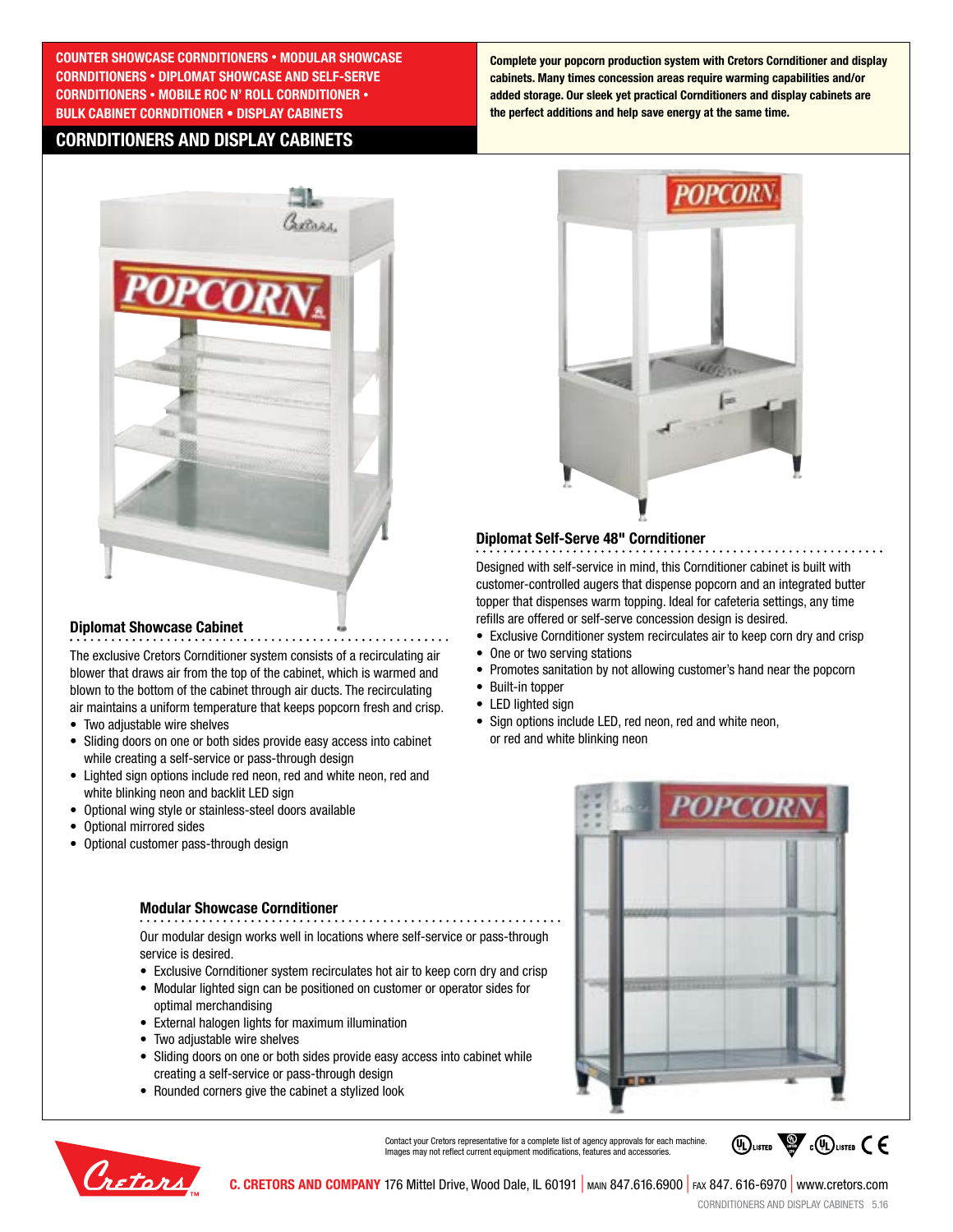

#### **Combination Modular and Counter Showcase Cornditioner Cabinet**

Easy-to-load and store combination. We stacked these Cornditioner cabinets to utilize bulk storage along with packaged items. Place this Cornditioner cabinet combination behind the counter for in-counter back bar applications.

- Suited for pass-through, self-serve and in-counter back bar applications
- Load and serve from both sides
- Optional second door on customer side of the Modular Cabinet for self-serve applications



## **Diplomat Self-Serve 24" Cornditioner**

Just like the regular Diplomat Self-Serve Cornditioner, this single auger version promotes self-service on a smaller scale. Popcorn is kept fresh and crisp at all times with our recirculating hot air Cornditioner system.

- Single auger design
- Promotes sanitation by not allowing customer's hand near the popcorn
- Perfect for VIP areas and private party rooms



## **Combination Modular and Counter Showcase Cornditioner Cabinet (back view)**

- Sliding serving side doors for easy access
- Tilt-out drop shelf for easy access into cabinet
- Shown on casters

## **Sign options available for the Diplomat Showcase Cornditioner**

Choose from our different sign options to maximize your message in the concession area: neon, red only, red and white, blinking red and white. Customer supplied signage installation also available.



**Neon Sign**





**Programmable LED Sign**



Contact your Cretors representative for a complete list of agency approvals for each machine. Images may not reflect current equipment modifications, features and accessories.



**C. CRETORS AND COMPANY** 176 Mittel Drive, Wood Dale, IL 60191 | main 847.616.6900 | fax 847. 616-6970 | www.cretors.com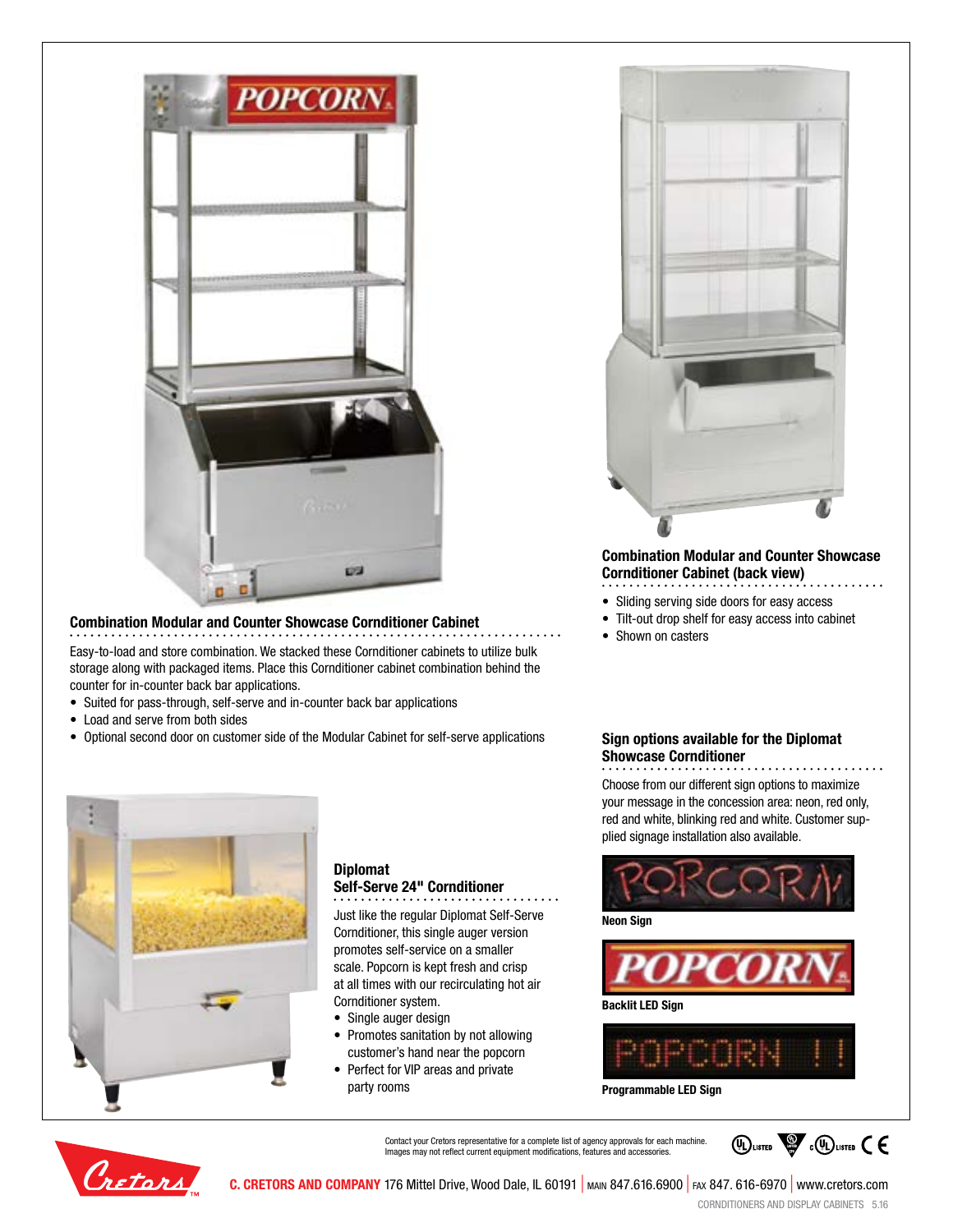

**20" Counter Showcase Cornditioner 36" Counter Showcase Cornditioner**





**48" Counter Showcase Cornditioner**

• Shown with mirrors



## **48" Counter Showcase Cornditioner with Three Doors**

- 30" depth
- Two permanent glass dividers create three compact storage bins inside this 48" cabinet.
- Three individual doors provide easy access into the storage bins.
- Removable heating unit is located on operator side of the warmer for easy access to controls and heat elements



### **36" Counter Showcase Cornditioner (shallow depth)**

- 
- 24" depth
- Shown on optional base • Shown with optional dividers
- Shown with mirrors



Contact your Cretors representative for a complete list of agency approvals for each machine. Images may not reflect current equipment modifications, features and accessories.



**C. CRETORS AND COMPANY** 176 Mittel Drive, Wood Dale, IL 60191 | main 847.616.6900 | fax 847. 616-6970 | www.cretors.com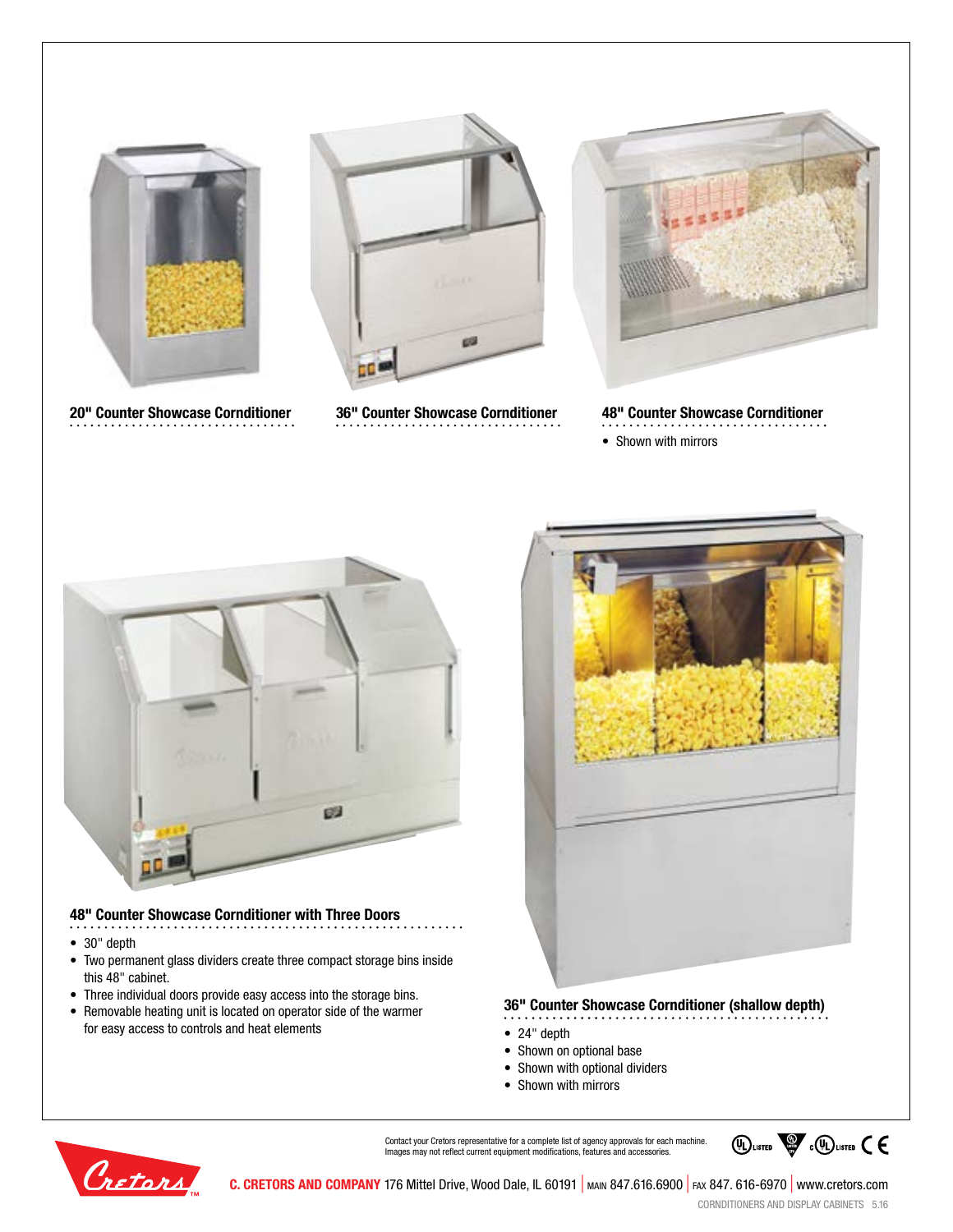

## **Mobile Roc N' Roll Cornditioner**

The Patented Roc N' Roll bin is designed to dock directly into the Diplomat Pop N' Roll Popper. As corn pops, it falls directly into the bin. When full, the Roc N' Roll Cornditioner easily unplugs from the popper and is then wheeled and plugged directly into the concession stand, or anywhere there is a standard outlet, for continuous warming with the docking station. Bags or boxes are not needed to transport popcorn from the machine to the merchandising point. Popcorn breakage is greatly reduced and popcorn is continually kept fresh until ready for serving.

It's ideal for remote merchandising.

- Halogen lights (optional at an additional cost)
- Angled cabinet design on operator side makes serving product easy
- Sliding protective lid provides easy access
- Ideal for remote merchandising
- Can be used independently of popper



## **Bulk Cabinet**

- Two drop shelves: top shelf provides easy product loading, bottom used for serving product
- Exclusive Cornditioner system recirculates air to keep product dry and crisp
- Unique rear-load design provides automatic product rotation
- Clean out drawer
- Optional divider
- Sign options include Nacho, Peanuts and Snacks
- Perfect for additional storage of popcorn, nacho chips, puffed snacks, etc.

# **DISPLAY CABINETS**

## **CRETORS OFFERS A RANGE OF DISPLAY CABINETS FOR A WIDE VARIETY OF SNACK OPTIONS.**



### **Popcorn Display Cabinet**

- Holds up to 56 oz of popped corn
- Top-load design
- 
- Interior lighting



**Pretzel Display Cabinet**

- Rotating rack
- 
- Interior lighting



**Churro Display Cabinet**

- Rotating rack
- Interior lighting







**C. CRETORS AND COMPANY** 176 Mittel Drive, Wood Dale, IL 60191 | main 847.616.6900 | fax 847. 616-6970 | www.cretors.com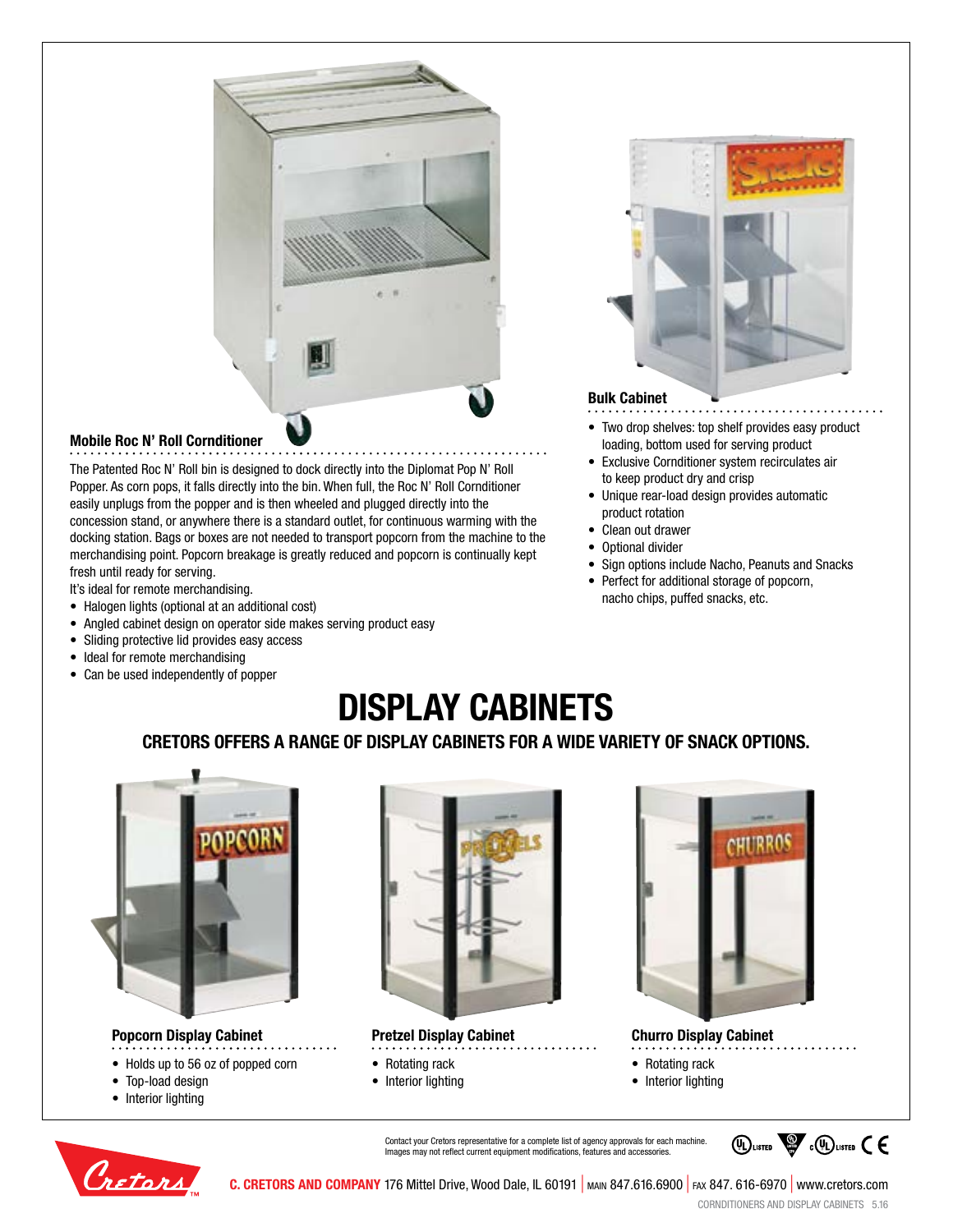| <b>CORNDITIONER AND DISPLAY CABINETS NORTH AMERICA</b>          |                   |              |             |                                            |               |              |                                         |               |              |                              |               |
|-----------------------------------------------------------------|-------------------|--------------|-------------|--------------------------------------------|---------------|--------------|-----------------------------------------|---------------|--------------|------------------------------|---------------|
|                                                                 | <b>ELECTRICAL</b> |              |             | <b>MACHINE DIMENSIONS</b><br><b>INCHES</b> |               |              | <b>SHIP DIMENSIONS</b><br><b>INCHES</b> |               |              | <b>SHIP</b><br><b>WEIGHT</b> |               |
| <b>MACHINE</b>                                                  | <b>VOLTAGE</b>    | <b>WATTS</b> | <b>AMPS</b> | <b>NEMA</b>                                | <b>LENGTH</b> | <b>WIDTH</b> | <b>HEIGHT</b>                           | <b>LENGTH</b> | <b>WIDTH</b> | <b>HEIGHT</b>                | $\mathsf{lb}$ |
| 20" Counter Showcase Cornditioner                               | 120V/60HZ         | 950          | 7.9         | $5 - 15$                                   | 30.00         | 20.00        | 27.00                                   | 33.00         | 25.00        | 35.00                        | 190           |
| 36" Counter Showcase Cornditioner                               | 120V/60HZ         | 950          | 7.9         | $5 - 15$                                   | 30.00         | 36.00        | 27.00                                   | 33.00         | 41.00        | 34.00                        | 195           |
| 36" Counter Showcase Cornditioner<br>(shallow depth)            | 120V/60HZ         | 950          | 7.9         | $5 - 15$                                   | 21.50         | 36.00        | 27.00                                   | 33.00         | 41.00        | 34.00                        | 195           |
| 48" Counter Showcase Cornditioner                               | 120V/60HZ         | 950          | 7.9         | $5 - 15$                                   | 30.00         | 48.00        | 27.00                                   | 33.00         | 53.00        | 34.00                        | 253           |
| <b>Modular Showcase</b>                                         | 120V/60HZ         | 1440         | 12.4        | $5 - 15$                                   | 24.50         | 36.00        | 51.00                                   | 33.00         | 41.00        | 55.00                        | 197           |
| <b>Combination Modular and Counter Showcase</b><br>Corndtionter | 120V/60HZ         | 2045         | 17.1        | $5 - 15$                                   | 30.50         | 36.00        | 76.00                                   | 37.00         | 42.00        | 84.00                        | 387           |
| Diplomat Self Serve 24" Cornditioner                            | 120V/50/60HZ      | 950          | 7.9         | $5 - 15$                                   | 24.00         | 24.00        | 40.00                                   | 30.00         | 30.00        | 46.00                        | 300           |
| Diplomat Self Serve 48" Cornditioner                            | 120V/60HZ         | 1440         | 12.1        | $5 - 15$                                   | 29.00         | 48.00        | 58.00                                   | 39.00         | 57.00        | 68.00                        | 428           |
| <b>Diplomat Showcase Cabinet</b>                                | 120V/60HZ         | 2000         | 16.7        | $L14-30$                                   | 28.00         | 36.00        | 43.25                                   | 33.00         | 41.00        | 55.00                        | 225           |
| Mobil Roc N' Roll Cornditioner                                  | 120V/60HZ         | 1310         | 10.9        | $5 - 15$                                   | 26.00         | 30.00        | 30.50                                   | 34.00         | 35.00        | 37.00                        | 156           |
| <b>Bulk Cabinet</b>                                             | 120V/60HZ         | 450          | 3.5         | $5 - 15$                                   | 19.00         | 19.00        | 27.00                                   | 22.00         | 22.00        | 30.00                        | 68            |
| <b>Popcorn Display Cabinet</b>                                  | 120V/60HZ         | 80           | 0.6         | $5 - 15$                                   | 14.25         | 14.25        | 24.00                                   | 19.00         | 19.00        | 30.00                        | 30            |
| <b>Pretzel Display Cabinet</b>                                  | 120V/60HZ         | 130          | 1.1         | $5 - 15$                                   | 14.25         | 14.25        | 24.00                                   | 19.00         | 19.00        | 30.00                        | 30            |
| <b>Churro Display Cabinet</b>                                   | 120V/60HZ         | 130          | 1.1         | $5 - 15$                                   | 14.25         | 14.25        | 24.00                                   | 19.00         | 19.00        | 30.00                        | 30            |

For Canada: 5-15 plug is max 1440 watts

• Contact Cretors for details

Contact Cretors for machine agency approval listings.



Contact your Cretors representative for a complete list of agency approvals for each machine. Images may not reflect current equipment modifications, features and accessories.

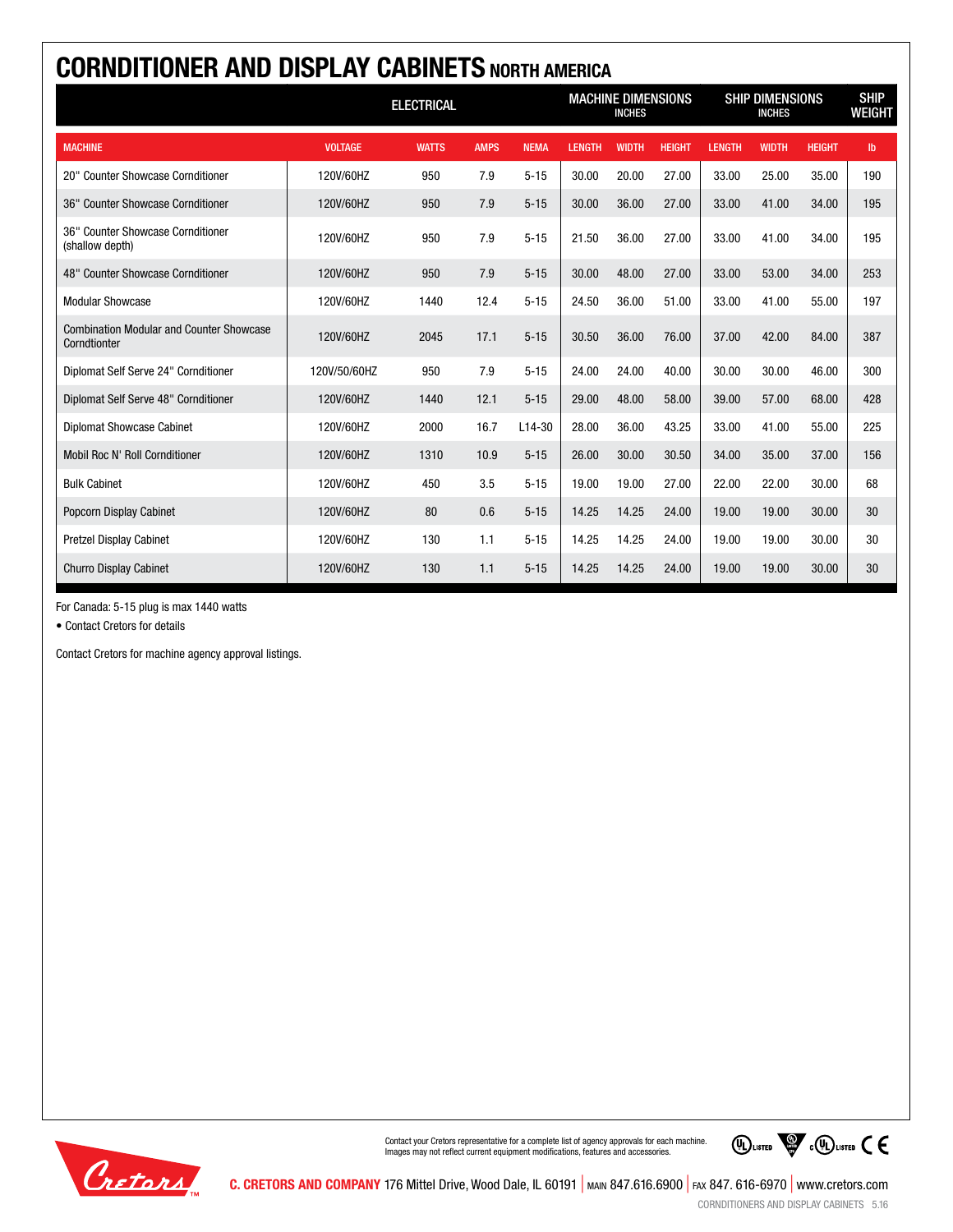| <b>CORNDITIONER AND DISPLAY CABINETS EXPORT - CE MARK AVAILABLE</b> |                   |              |             |                                                 |              |               |                                              |              |               |                              |  |  |
|---------------------------------------------------------------------|-------------------|--------------|-------------|-------------------------------------------------|--------------|---------------|----------------------------------------------|--------------|---------------|------------------------------|--|--|
|                                                                     | <b>ELECTRICAL</b> |              |             | <b>MACHINE DIMENSIONS</b><br><b>CENTIMETERS</b> |              |               | <b>SHIP DIMENSIONS</b><br><b>CENTIMETERS</b> |              |               | <b>SHIP</b><br><b>WEIGHT</b> |  |  |
| <b>MACHINE</b>                                                      | <b>VOLTAGE</b>    | <b>WATTS</b> | <b>AMPS</b> | <b>LENGTH</b>                                   | <b>WIDTH</b> | <b>HEIGHT</b> | <b>LENGTH</b>                                | <b>WIDTH</b> | <b>HEIGHT</b> | kg                           |  |  |
| 20" Counter Showcase Cornditioner                                   | 230V/50HZ         | 555          | 2.4         | 76.20                                           | 50.80        | 68.58         | 83.82                                        | 63.50        | 88.90         | 85.50                        |  |  |
| 36" Counter Showcase Cornditioner                                   | 230V/50HZ         | 555          | 2.4         | 76.20                                           | 91.44        | 68.58         | 83.82                                        | 104.14       | 86.36         | 87.75                        |  |  |
| 36" Counter Showcase Cornditioner<br>(shallow depth)                | 230V/50HZ         | 555          | 2.4         | 54.61                                           | 91.44        | 68.58         | 83.82                                        | 104.14       | 86.36         | 87.75                        |  |  |
| Counter Showcase 48"                                                | 230V/50HZ         | 555          | 2.4         | 76.20                                           | 121.92       | 68.58         | 83.82                                        | 134.62       | 86.36         | 113.85                       |  |  |
| <b>Modular Showcase"</b>                                            | 230V/50HZ         | 1490         | 6.5         | 62.23                                           | 91.44        | 129.54        | 83.82                                        | 104.14       | 139.70        | 88.65                        |  |  |
| <b>Combination Modular and Counter Showcase</b><br>Cornditioner     | 230V/50HZ         | 2045         | 8.9         | 77.47                                           | 91.44        | 193.04        | 93.98                                        | 106.68       | 213.36        | 174.15                       |  |  |
| Diplomat Self Serve 24" Cornditioner                                | 230V/50/60HZ      | 950          | 4.13        | 60.96                                           | 60.96        | 101.60        | 76.20                                        | 76.20        | 116.84        | 135.00                       |  |  |
| Diplomat Self Serve 48" Cornditioner                                | 230V/50HZ         | 1450         | 6.3         | 73.66                                           | 121.92       | 147.32        | 99.06                                        | 144.78       | 172.72        | 192.60                       |  |  |
| Dipolomat Showcase Cabinet                                          | 230V/50HZ         | 2000         | 8.7         | 71.12                                           | 91.44        | 109.86        | 83.82                                        | 104.14       | 139.70        | 101.25                       |  |  |
| <b>Mobil Roc N' Roll Cornditioner</b>                               | 230V/50HZ         | 1310         | 5.69        | 66.04                                           | 76.20        | 77.47         | 86.36                                        | 88.90        | 93.98         | 70.20                        |  |  |
| <b>Bulk Cabinet</b>                                                 | 230V/50HZ         | 450          | 1.9         | 48.26                                           | 48.26        | 68.58         | 55.88                                        | 55.88        | 76.20         | 30.60                        |  |  |
| Popcorn Display Cabinet                                             | 230V/50HZ         | 80           | 0.35        | 36.20                                           | 36.20        | 60.96         | 48.26                                        | 48.26        | 76.20         | 13.50                        |  |  |
| <b>Pretzel Display Cabinet</b>                                      | 230V/50HZ         | 130          | 0.57        | 36.20                                           | 36.20        | 60.96         | 48.26                                        | 48.26        | 76.20         | 13.50                        |  |  |
| <b>Churro Display Cabinet</b>                                       | 230V/50HZ         | 130          | 0.57        | 36.20                                           | 36.20        | 60.96         | 48.26                                        | 48.26        | 76.20         | 13.50                        |  |  |

For Canada: 5-15 plug is max 1440 watts

• Contact Cretors for details

Contact Cretors for machine agency approval listings.



Contact your Cretors representative for a complete list of agency approvals for each machine. Images may not reflect current equipment modifications, features and accessories.